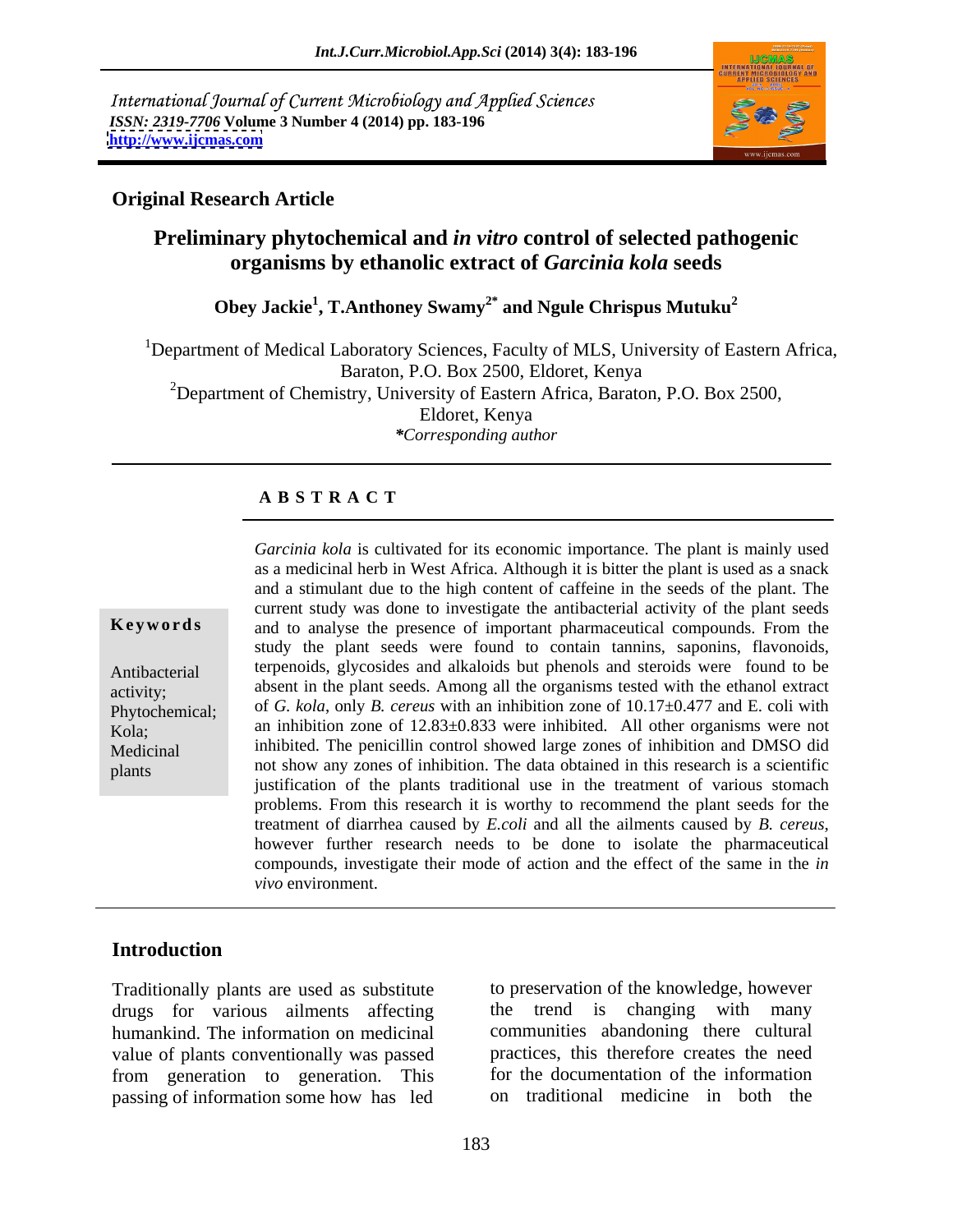traditional way and also provide scientific rationalization in order to increase the al., 2009, Sindigawad, 2010). According to Panda et al.,  $(2012)$  nature is a paradise

Plants consist of a wide spectrum of diseases has led to increased compounds which human beings can use in dealing with the ailments which affect in the Garden of Eden and then He planted all kinds of beautiful trees. This marked the beginning of the human kind to use Medicinal plants have been tested plants as food. The creator had a purpose for providing human beings with plants originally. Christian believe that it is sin inflammatory activity, antibacterial which brought sicknesses upon the world and also hold to the believe that it is the continued disobedience to the creator activity, and called the activity, and continued activity, which continues to increase the ailments affecting humans and animals today. After man disobedient, God did not provide alternative source of food to man and this could impress that the first provision God had given to the human kind was enough

Nature provides us with great source of According Ellen G. White (1897), the Creator of the universe has given some simple herbs of the field that at times are beneficial and if every society was educated on the use of these medicinal herbs in case of sickness, such suffering might be prevented, and no doctor would be required. These old-fashioned, simple herbs, used intelligently, would have recovered many sick people, who have died under drug medication.

confidence on the use of plants as the treatment against microorganisms alternative means of treatment. Since time causing diseases. Studies have shown drug immemorial plants have been used as reaction and the side effects caused by novel source and reservoir of chemical synthetic drugs have increased the risk of agents with great restorative activities malignancy with fake and adulterated (Gobalakrishnan et al., 2013, Mensah et drugs increasing the problem of antibiotic which offers medicinal principles to costs (Chabot et al., 1992., Chessin et al., humanity through plants. 1995 and Green, 2007). The failure of them. When God created man, He put him Stanshope State and the measurement of the state of the state of the state of the state of the state of the state of the state of the state of the state of the state of the state of t A number of studies have been done to validate the use of traditional medicine in resistance which on the other hand has imposed both biological and economic synthetic drugs to treat against various diseases has led to increased hospitalization and mortality which have been associated with methicillin resistance *Stapylococcus aureus* (MRSA) infections (Arekemase et al., 2012).

to sustain man.  $a_1$ ,  $a_2$ ,  $a_3$ ,  $a_4$ ,  $a_5$ ,  $a_6$ ,  $a_7$ ,  $a_8$ ,  $a_7$ ,  $a_8$ ,  $a_9$ ,  $a_9$ ,  $a_1$ ,  $a_2$ ,  $a_3$ ,  $a_4$ ,  $a_5$ ,  $a_7$ ,  $a_8$ ,  $a_9$ ,  $a_1$ ,  $a_2$ ,  $a_3$ ,  $a_4$ ,  $a_5$ ,  $a_6$ ,  $a_7$ ,  $a_8$ ,  $a_9$ ,  $a$ cheap and safe alternative drugs.  $a_1$ ,  $2011$ ,  $D \neq 0$  allernative drugs. Medicinal plants have extensively and found to have great pharmacological uses such as, antiinflammatory activity, antibacterial activity, anti- diabetic activity, anti-fungal activity, anti cancer activity, antioxidant activity, hepatoprotective activity, haemolytic activity, larvicidal activity, anthelmintic activity, pain relief activity, central nervous system activity, sexual impotence and erectile dysfunction and hypolipidemic activity (Hosahally, et al, 2012, Anthoney et al., 2013., Farook et Kamatenesi-Mugisha et al., 2005., Adu et al., 2011., Deep et al., 2007., Joshi et al., 2011., Arivoli et al., 2012., Ngule et al., 2014., Anthoney et al., 2014).

> *Garcinia kola* tree is cultivated for its economic importance. The plant is used as a medicinal plant in West Africa. Although it is bitter the plant is used as a snack and a stimulant due to the high content of caffeine in the seeds of the plant. The plant is used in folk medicine to treat against gram positive bacteria, Ebola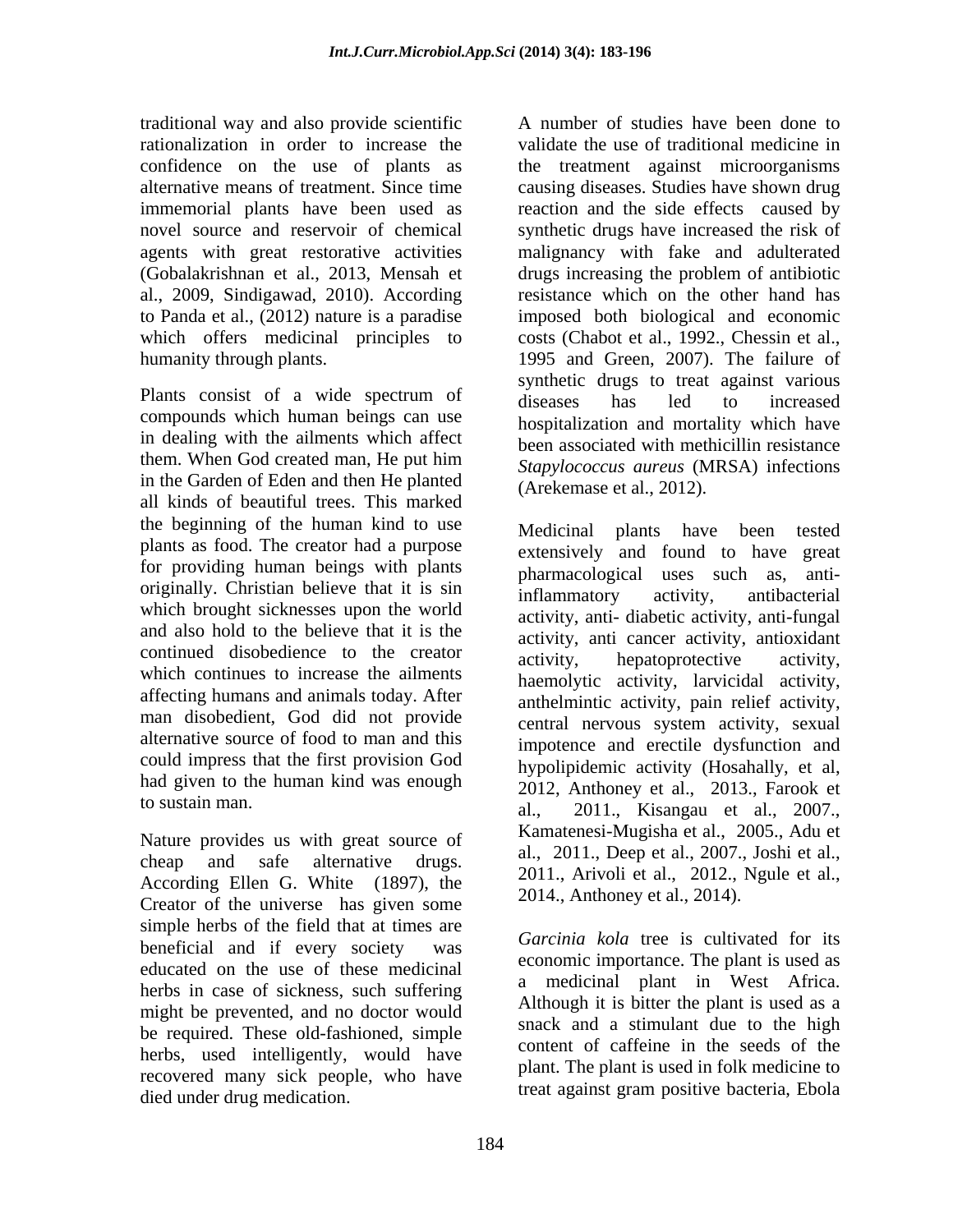virus infections, Flu, dysentery and diarrhea (Iwu, 1993). According to bath at  $40^{\circ}$ C. The extract was brought to Chinyere et al. (2013), the plants bark, seeds and stem are traditionally used in the at room temperature. The residue was then treatment of throat infections, acute fever and inflammation of the respiratory tract. The leaves are also used to treat against stomach problems and also a remedy for anthelmintic and typhoid (Irrine, 1981., The phytoconstituents analysis of extracts and Gill, 1992). The current study was for identification of bioactive chemicals done to investigate the antibacterial was done using standard procedures activity of the plant seeds and to analyse the presence of important pharmaceutical compounds.

### **Materials and Methods**

### **Sample collection and preparation**

Monrovia, Liberia in the West Africa region. The samples were identified by a taxonomist in the University of Eastern coloration<br>Africa Baraton The samples were cut in tannins. Africa, Baraton. The samples were cut in to small pieces and spread to dry at room<br>temperature in the chemistry laboratory for 2. Saponins temperature in the chemistry laboratory for about three weeks. They were then ground into fine powder and put in transparent

Using electric analytical beam balance 3. Flavonoids fifty grams of the powdered seeds of the *Garcinia kola* were placed in 500 ml conical flask, ethanol was added until the samples were completely submerged in the ammonia and 2 ml of concentrated<br>solvent. The mixture was then agitated for sulphuric acid were added. The solvent. The mixture was then agitated for thorough mixing. The mixture was kept for 24 hours on a shaker for effective extraction of the plant components. The<br>extract was filtered using Butchner funnel: 4. Terpenoids extract was filtered using Butchner funnel; Whatman number 1 filter paper and a vacuum-pressure pump. The filtrate was re-filtered again using the same apparatus. The solvent was evaporated using rotary

vacuum evaporator  $(R -11)$  with a water  ${}^{\circ}C$ . The extract was brought to dryness using vacuum and pressure pump obtained and used for the experiment.

### **Qualitative phytochemical analysis**

(Trease and Evans, 1989., Harbone, 1973 and Sofowara, 1993).

### **1. Tannins**

The herb *Garcinia kola was* bought from was then filtered and 1 % of FeCl<sub>3</sub> was About 0.5 g of the sample was put in a test tube and 20 ml of distilled water was added and heated to boiling. The mixture was then filtered and  $1\%$  of FeCl<sub>3</sub> was added to the filtrate and observations made. A brown green color or a blue black coloration indicates the presence of tannins.

### **2. Saponins**

polythene bags. 5 ml of water and vigorously shaken. The **Extraction procedure** extending presence of saponins. The crude solvent extract was mixed with formation of stable foam indicates the presence of saponins.

### **3. Flavonoids**

A portion of the aqueous extract was added in a test tube. To this, 5 ml of dilute ammonia and 2 ml of concentrated sulphuric acid were added. The appearance of a yellow color indicated the presence of flavonoids.

### **4. Terpenoids**

The extracts of the plant material was taken in to a clean test tube 2 ml of chloroform was added and vigorously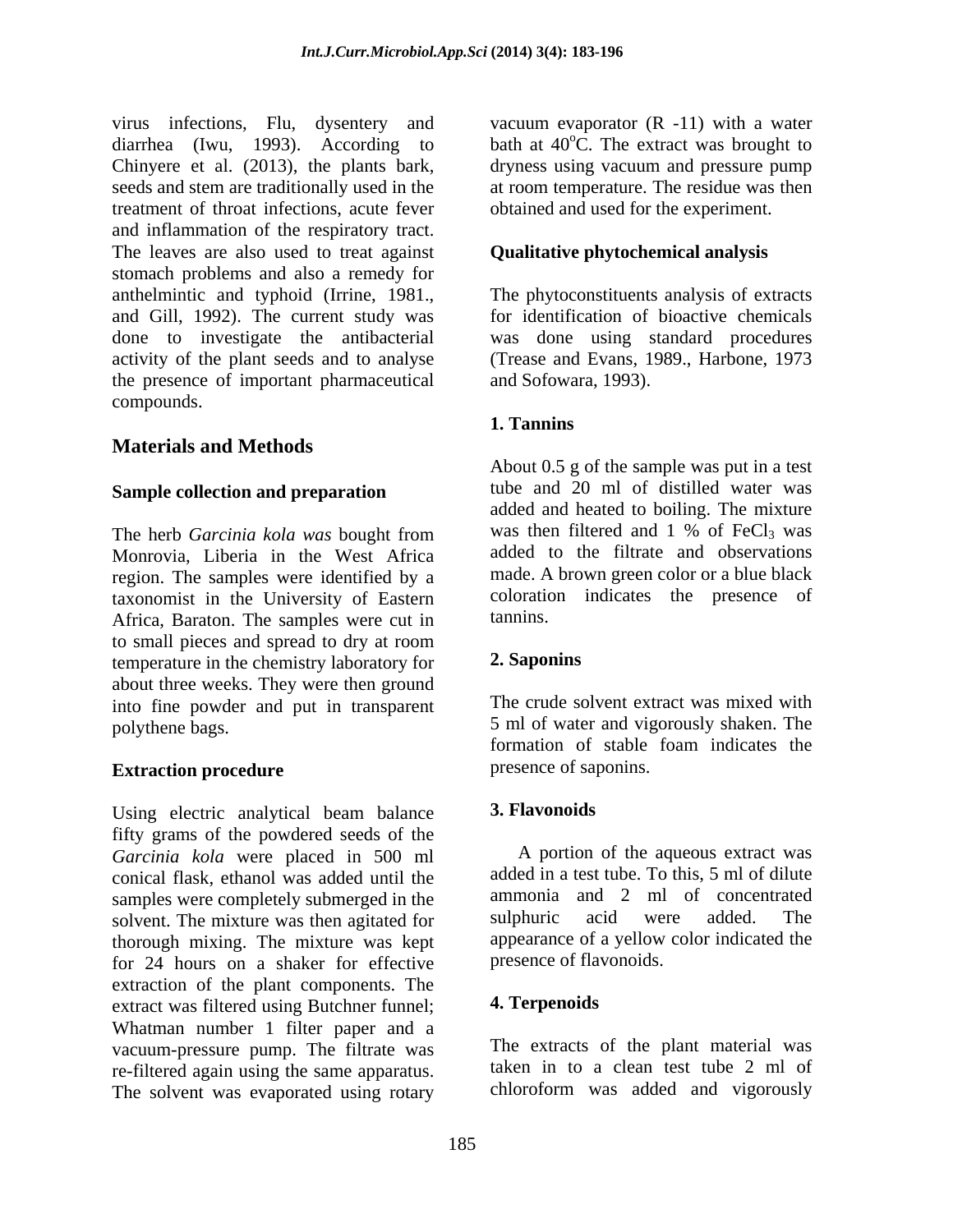shaken and then evaporated to dryness. To **Bioassay study** the residue, 2 ml of concentrated sulphuric acid was added and heated for **Preparation of the Bacterial Suspension** about 2 minutes. A grey color indicates the presence of terpenoids.

The extract of the plant material was  $1\%$  solution of Barium chloride (w/v). mixed with 2 ml of chloroform and 2 ml of This was mixed with 99.5 ml of 1% concentrated sulphuric acid was carefully added and shaken gently, then the identical colonies of each bacterium was

reagents were added by the side of the test tube. A resulting precipitate indicates the CFU/ml. presence of alkaloids.

About 2 g of the extract was put in a test dimethylsulfoxide (DMSO). An mixed with 2 ml of a mixture of acetic water. DMSO served as a negative acid and concentrated sulphuric acid. Blue green ring indicate the presence of steroids. **Determination of bioactivity of the** 

### **8. Phenols**

The plants extract was put in a test tube FeCl<sub>3</sub> blue green or black coloration inoculated and sterile paper disc<br>indicate the presence of phenols. (whatmann no. 1, 5mm diameter) were

### **Bioassay study**

**5. Glycosides** suspension was prepared to match to a 0.5 **Salkowsks' test test standard** was prepared by dissolving 0.05 observations were made. A red brown taken from a blood agar plate (Himedia) color indicate the presence of steroidal culture and dropped in Mueller Hinton ring (glycone portion of glycoside). broth (Himedia). The broth culture was **6. Alkaloids**  achieved turbidity similar to the 0.5 The crude extract was mixed with 1% of exceeded the 0.5 McFarland standard were HCl in a test tube. The test tube was then each adjusted with the aid of a UV heated gently and filtered .To the filtrate a spectrophotometer to  $0.132A<sup>0</sup>$  at a few drops of Mayer's and Wagner's wavelength of 600 nm in order to obtain The turbidity of each of the bacterial McFarland standard. The McFarland  $g$  of BaCl<sub>2</sub> in 50 ml of water to obtain a 1% solution of Barium chloride (w/v). This was mixed with 99.5 ml of 1% sulfuric acid solution. Three  $-$  five identical colonies of each bacterium was incubated at  $37^{\circ}$ C for 2 - 6 hours until it  ${}^{0}C$  for 2 - 6 hours until it McFarland standards. The culture that exceeded the 0.5 McFarland standard were  $\frac{0}{\alpha t}$   $\frac{0}{\alpha t}$ at a an approximate cell density of  $1x10^8$ 8 CFU/ml.

### **7. Steroids Preparation of the Extract Concentrations and Antibiotic**

**Libermann Burchard reaction** Stock solutions for the extract were tube and 10 ml of chloroform added and antibiotic control was made by dissolving filtered. Then 2 ml of the filtrate was 1µg of penicillin in 1 ml of sterile distilled prepared by dissolving 500 mg in 1 ml of dimethylsulfoxide (DMSO). water. DMSO served as a negative control.

# **Extract Extract**

and treated with a few drops of 2% of plate containing the medium were (whatmann no. 1, 5mm diameter) were Mueller Hinton agar plates were prepared as per the manufacturer's instruction. The plate containing the medium were inoculated and sterile paper (whatmann no. 1, 5mm diameter) were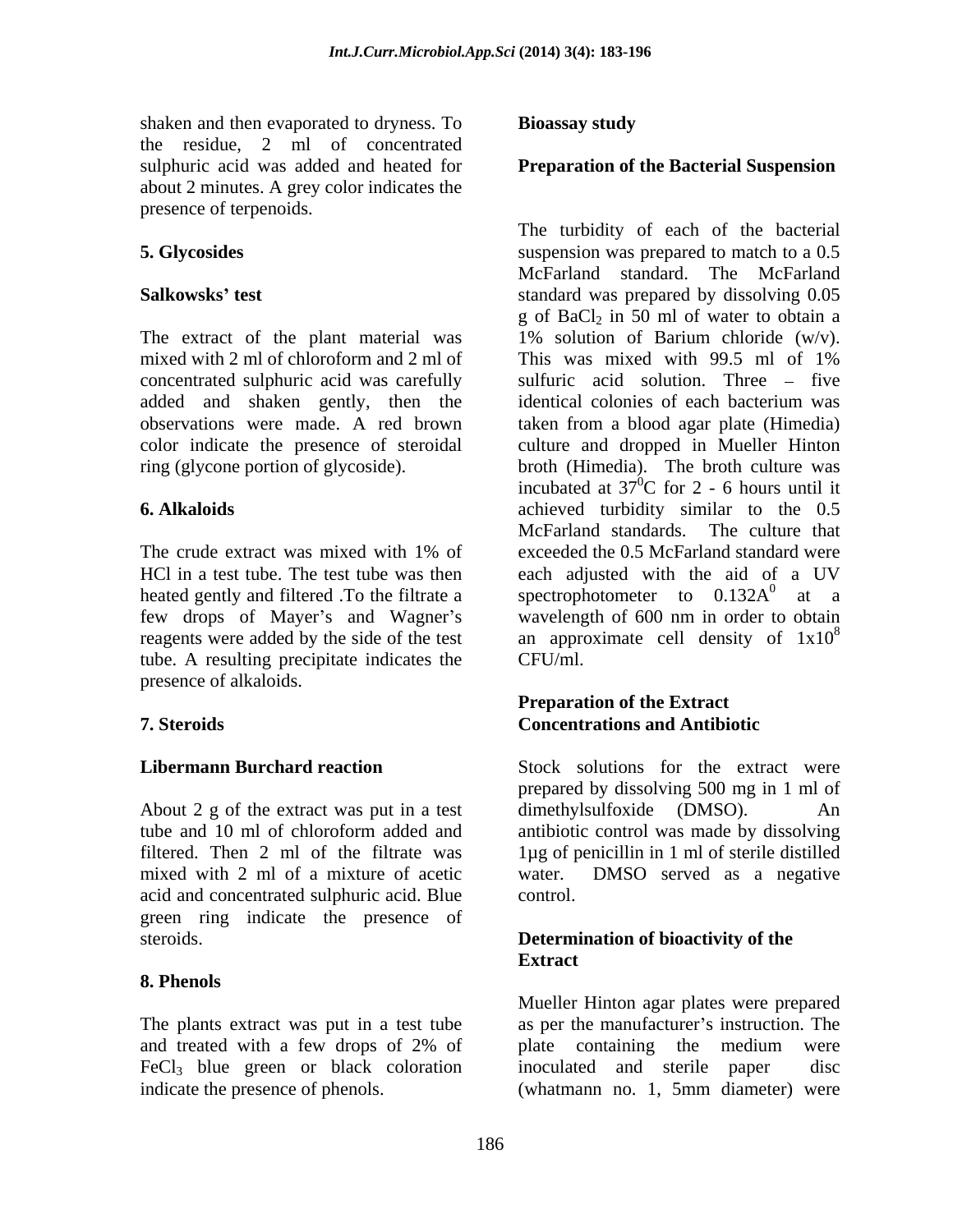impregnated with the 500mg/ml solution tannins can be used to treat hereditary Three discs containing the plant extract disease characterized by excessive zones of inhibition were measured in oxidative damage including lipid

From the study the extract of *Garcinia kola* was found to contain tannins, saponins, flavonoids, terpenoids, module immune responses. The dosage glycosides, alkaloids but steroids and phenols were found to be absent (Table. 1). Tannins are secondary metabolites which were found to be present in the plant seeds. They are glycosides of gallic potential of the plants to be used to or protocatechvic acids. There astringent property makes them useful in preventing diarrhea and controlling hemorrhage due to their ability to precipitate proteins, al., 2013). They have been found to treat<br>mucus and constrict blood vessels hypercholesterolemia, hyperglycemia, mucus and constrict blood vessels (Kokwaro, 2009). This is the reason why antioxidant, anti-inflammatory, central traditional healers use plants reach in tannins to treat wounds and burns since they are able to cause blood clotting. used to stop bleeding, treating wounds and Some tannins have been reported to inhibit HIV replication selectively besides the use of diuretics (Argal and Pathak, 2006). 1998). This can be attributed to the ability<br>This shows how traditional plants rich in of saponins to bind with glucose and tannins can be used to control this cholesterol molecules. Saponins have also dangerous disease. Tannins have also shown antiparasitic effects (Akiyama et al., 2001). According to Bajal (1988), are used by the folkloric remedies of tannins can also be used to protect the Kashmir (India) in treating wounds (Foster kidney since when taken the poliovirus, herpes complex virus and various enteric viruses are inactivated. Foods rich in and therefore help in blood clotting,

of the extract (100µl) and allowed to dry. hemochromatosis which is a hereditary and two discs one containing penicillin as absorption of dietary iron. According to the positive control and the other Chung et al. (1998), many tannin containing DMSO as the negative were molecules have shown the ability to then spaced on the surface of the sterile reduce the mutagenic activity of a number petri dishes using sterile pair of forceps. of mutagens. The anti-carcinogenic and The discs were labeled on the underside of anti-mutagenic potentials of tannins may the plate. The plates were incubated at be related to their antioxidative property  $37^{\circ}$ C for between 24 to 48 hours and the which is important in protecting cellular millimeters with the aid of a transparent peroxidation. The growths of many fungi, ruler. yeast, bacteria and viruses have been **Results and Discussion** have also been reported to exert disease characterized by excessive oxidative damage including lipid proven to be inhibited by tannins. Tannins physiological effects, such as to accelerate blood pressure, decrease the serum lipid level, and produce liver necrosis and and kind of tannins are critical to these effects (Chung et al., 1998).

> The presence of Saponins shows the produce mild detergents and intracellular histochemistry staining to allow antibody access to intercellular proteins (Maobe et al., 2013). They have been found to treat hypercholesterolemia, nervous system activities, anticancer and weight loss (Maobe et al., 2013). They are ulcers as it helps red blood cells to precipitate and coagulate (Just et al., 1998). This can be attributed to the ability of saponins to bind with glucose and been associated with inhibitory effect on inflammation (Just et al., 1998).Saponins are used by the folkloric remedies of Kashmir (India) in treating wounds (Foster and Duke, 1990) this is because of their ability to cause red blood cells coagulation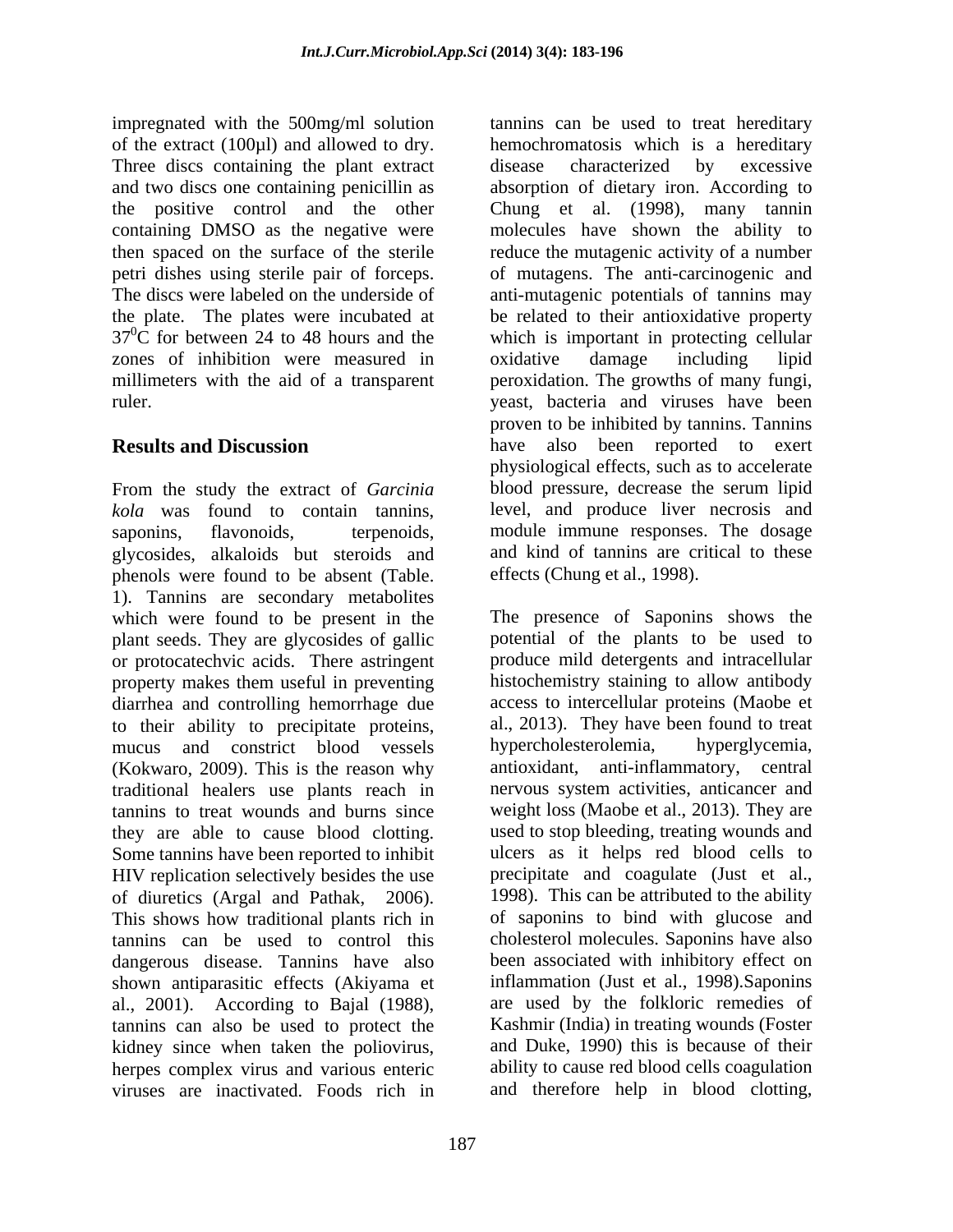Flavonoids are secondary metabolites with circulation. Free radicals including the polyphenolic structure and synthesized in hydroxyl, hydrogen peroxide, superoxide plants, through polypropanoid and lipid peroxide have been associated pathway(Ghasemzadeh et al., 2011). with a number of diseases such as<br>Flavonoids have been classified in to six cardiovascular disease, cataracts, diabetes, sub-groups which include flavones, gastrointestinal inflammatory diseases, flavanol, flavanone, flava-3-ols, isoflavone cancer, asthma, liver disease, macular and anthocynidin. Flavonoids are known degeneration, periodental disease and to contain specific compounds called other inflammatory processes. These antioxidants which protect human, animal oxidants are produced during normal body and plant cells against the damaging chemical processes. They can be damaged effects of free radicals. Imbalance between free radicals and antioxidants leads to peroxide and hydroperoxide of lipid hydroxyl hence inhibiting oxidation that extracts of other plant such as C. have antibacterial activity due to their coli, Staphylococcus, Pseudomonas response to microbial infection and studies

Flavonoids have also vasodilator activity a *flavus* (Leandro et al., 2012). Terpenoids

treating wounds and enteric ulcers property which is useful in improving problems (Chiej, 1984). Saponins have blood circulation in brain and in also been used to prevent Alzheimer disease (Sharma, 2006). Leaf hypercholesterolemia, antibiotic activity, extract of *Ginkgo biloba* which contains anti-inflammatory and anti-diabetic. flavonoids was used for improving blood circulation in brain varix. Several isoflavone can be used to improve blood with a number of diseases such as cardiovascular disease, cataracts, diabetes, through free-radical damage.

oxidative stress which has been associated Terpenoids have medicinal value such as with inflammation, autoimmune diseases, ant-carcinogenic, antimalarial, cataract, cancer, Parkinson's disease, antimicrobial and diuretics activity aging and arteriosclerosis. It also plays a (Deganhardt, 2003 & Pichersky role in heart diseases and Gershezon, 2002). Evaluation of the antneurodegenerative diseases. Flavonoids inflammatory activity of three different are used as antioxidants because of their Copaiba oleoresins showed that the crude ability to scavage free radicals such as extract of the plant and its' fractions of lead to degenerative diseases (Samatha et *cearensis, C. reticulata and C. multijuga* al., 2012). They can be used as anti- have anti-inflammatory potential (Viega et diabetic. According to Namki (1990), al., 2007). Terpenoids have also shown a flavonoids can be used to prevent great potential in treatment against disease synthesis of flavors that are caused by fat causing microorganisms. Terpenoids have oxidation. Flavonoids have been found to exhibited antibacterial activity against *E.*  ability to complex with extracellular and *aeruginosa* (Piera et al., 2011), *Proteus*  soluble proteins and to complex with *mirabilis* (Piera et al 2011), *Klebsiella*  bacterial cell wall (Marjorie, 1999). *pneumoniae* (Piera-et-al., 2011 & Santo-et-<br>Flavonoids are produced by plant in al., 2008), methillin-resistant *S. aureus*, have shown that they have antibacterial 2008), *Listeria monocytogenes* (Nero et activity against a wide range of micro- al., 2010), *Enterobacter cloacae*, yeast; organisms (Yadav and Agarwala, 2011). *Candida albicans* and fungi, *Aspergillus*  ant-carcinogenic, antimalarial, antimicrobial and diuretics activity (Deganhardt, 2003 & Pichersky and hexane, dichloromethane and methanolic extracts of other plant such as al., 2007). Terpenoids have also shown a great potential in treatment against disease *coli, Staphylococcus, Pseudomonas pneumoniae* (Piera et al., 2011 & Santo et al., 2008), methillin-resistant *S. aureus, Staphylococcus epidermidis* (Santo et al.,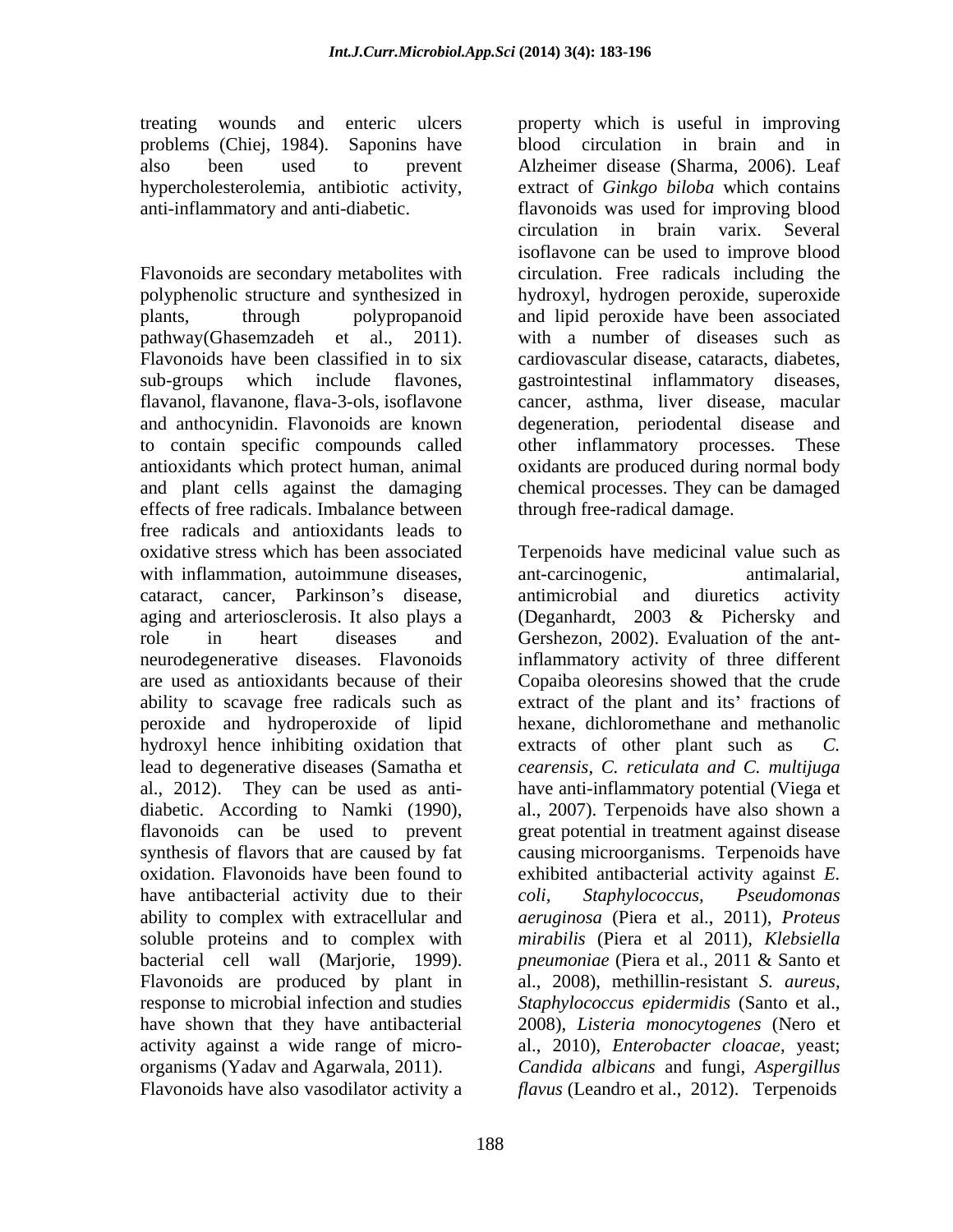| Phytochemical | <b>Observation</b>       | <b>Inference</b> |
|---------------|--------------------------|------------------|
| Tannins       | <b>Brown black color</b> | Present          |
| Saponins      | Stable foam              | Present          |
| Flavonoids    | Yellow color             | Present          |
| Terpenoids    | Black-grey               | Present          |
| Glycosides    | Green brown              | Present          |
| Alkaloids     | Precipitate              | Present          |
| Steroids      | No blue green ring       | Absent           |
| Phenols       | No black coloration      | Absent           |

### **Table.1** Phytochemical analysis results

**Table.2** Antimicrobial Activity of *Garcinia kola* (bitter kola) against selected pathogenic microorganisms

| Microorganisms         | Extract           | Penicillin        | <b>DMSO</b>                                                                                  |
|------------------------|-------------------|-------------------|----------------------------------------------------------------------------------------------|
|                        |                   |                   | $\vert$ mean $\pm$ S.E (mm) $\vert$ mean $\pm$ S.E (mm) $\vert$ mean $\pm$ S.E. (mm) $\vert$ |
| Serratia marcescens    | $0.00\pm0.000$    | $32.33 \pm 0.760$ | $0.00{\pm}0.000$                                                                             |
| <b>Bacillus cereus</b> | $10.17 \pm 0.477$ | $29.00 \pm 0.516$ | $0.00\pm0.000$                                                                               |
| Escherichia coli       | $12.83 \pm 0.833$ | $21.50\pm0.563$   | $0.00\pm0.000$                                                                               |
| Proteus vulgaris       | $0.00\pm0.000$    | $25.83 \pm 0.307$ | $0.00\pm0.000$                                                                               |
| Salmonella sp          | $0.000\pm0.000$   | $28.83 \pm 0.703$ | $0.00\pm0.000$                                                                               |

Key: S.E. = Standard error

Table.3 Turkey's honestly significant Difference among micro - organisms using 500mglml of *Garcinia kola* (bitter kola) extract

| Comparison                                 | <b>P-value</b> | <b>Significance</b> |
|--------------------------------------------|----------------|---------------------|
| S. marcescens vs B. cereus                 | 0.000          |                     |
| S. marcescens vs E.coli                    | 0.000          |                     |
| S. marcescens vs P. Vulgaris               | 1.000          | $_{\rm NS}$         |
| S. marcescens vs Salmonella s.p            | 1.000          | $_{\rm NS}$         |
| S. marcescens vs S. marcescens control     | 0.000          |                     |
| B. cereus vs E. coli                       | 0.020          |                     |
| <i>B. cereus vs P. vulgaris</i>            | 0.000          |                     |
| B. cereus vs Salmonella s.p                | 0.000          |                     |
| Salmonella s.p. vs P. vulgaris             | 0.000          |                     |
| B. cereus vs B. cereus control             | 0.000          |                     |
| <i>E. coli</i> vs <i>P. vulgaris</i>       | 0.000          |                     |
| <i>E. coli</i> vs Salmonella s.p.          | 0.000          |                     |
| <i>E. coli vs. p. Vulgaris</i>             | 0.000          |                     |
| E.coli vs E.coli control                   | 0.000          |                     |
| <i>P. Vulgaris</i> vs Salmonella s.p.      | 1.000          | <b>NS</b>           |
| P. Vulgaris vs P. Vulgaris control         | 0.000          |                     |
| Salmonella s.p. vs Salmonella s.p. control | 0.000          |                     |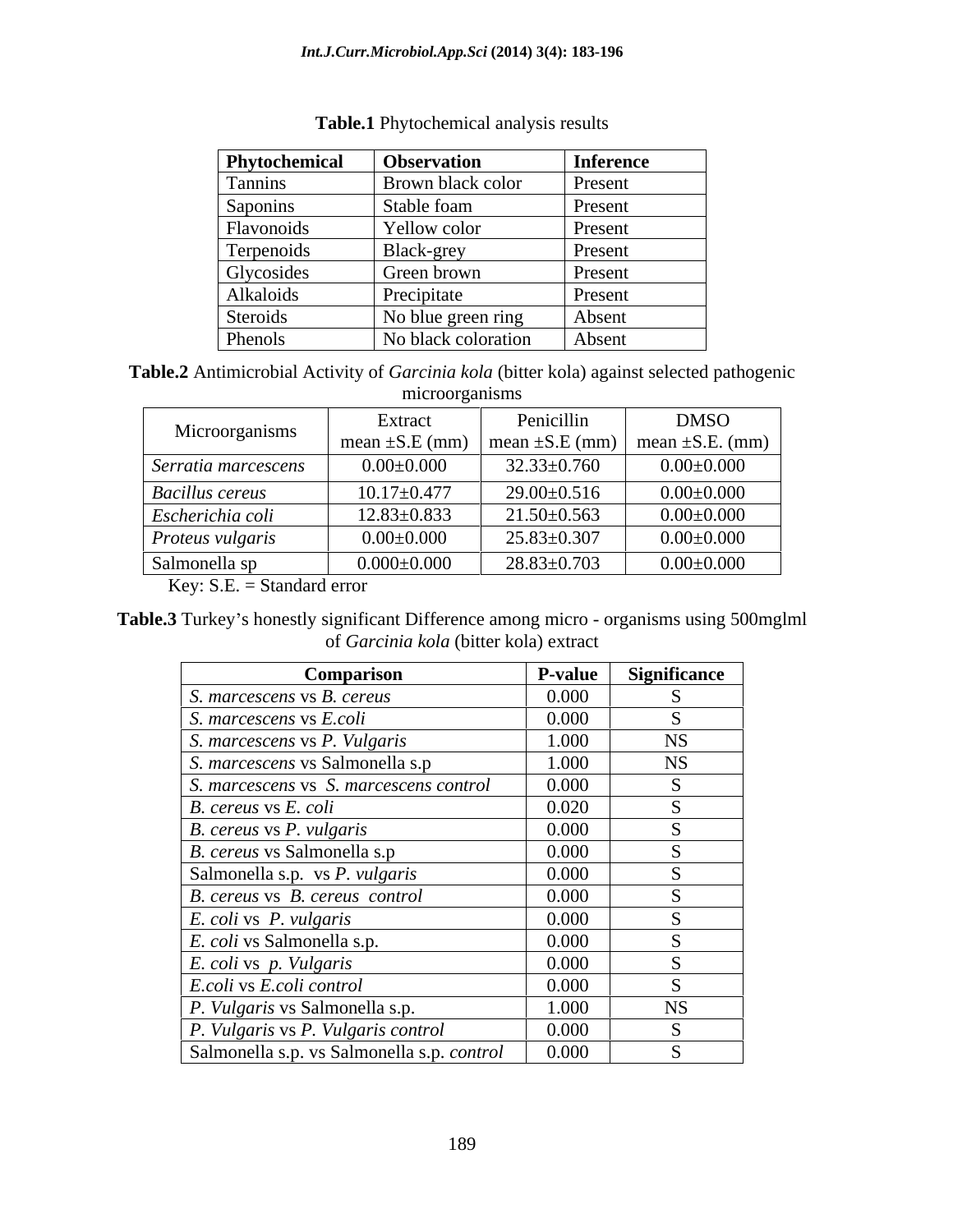extracted from *C.reticulata* species have (Geris et al., 2003). The anti-

Glycosides are secondary metabolites moiety. The term Glycoside is a collective have been isolated from different plants traditionally as arrow poisons or as heart treatment of malaria. According to drugs. They are used to strengthen the Ameyawn and Duker-Eshon (2009), heart and make it function properly under many of the antimalarial drugs used today properties have created a great interest in this secondary metabolite. This has lead to clinical trial of glycosides based drugs in Among all the organisms tested with the clinics (Newman et al., 2008). methanol extract of *G. kola*, only *B. cereus*

Alkaloids which are secondary other organisms were not inhibited. The metabolites, they can be defined as a penicillin control showed large zones of cyclic compounds which have nitrogen in inhibition and DMSO did not show any a negative oxidation state. They affect the zones of inhibition. Analysis of variance chemical transmitters' action of the showed there was significant differences nervous system. They also have other pharmacological activities such as bacterial organisms tested (p<0.001). analgesic, antispasmodic, antihypertensive effects and anti-arrhymic effects and antibacterial effect. Cryptolepine a major inhibition of S. marcescens was alkaloid in the plant *S.acuta* was found to be an antimalarial agent (Banzouzi et al.,

have also been found to reduce the growth 2004). Cryptolepine has also been used of melanoma cells on mice after oral clinically to treat malaria, colic and administration (Lima et al., 2003). stomach ulcers (Boye and Ampufo, 1983),<br>Terpenoids have been proved scientifically and also used in anticancer drugs. to kill mosquito larvae. Terpenoids According to Karou et al. (2006), much shown potential in killing *A. aegypti* properties of alkaloids and proved to have stomach ulcers (Boye and Ampufo, 1983), and also used in anticancer drugs. study has been done on pharmacological antiprotozoal, cytotoxic and antiinflammatory properties.

from plants or animal sources in which a The presence of alkaloids in the plant sugar is bound to a non-carbohydrate justifies its medicinal value. Alkaloids term used for compounds formed with a and their medicinal values tested. The glycosidic bonding between a sugar and most important use of alkaloids already another compound other than sugar. known with its originality from plants is Cardiac glycosides have been used the use of alkaloids compounds in the controlled therapeutic dose. Cardiac are quinoline derivatives manipulated glycosides bind to and inhibit  $\text{Na}^+/ \text{K}^+$ - from cinchona species bark (Garnham, ATPase, inhibition of  $\text{Na}^{\dagger}/\text{K}^{\dagger}$ -ATPase 1966). Alkaloids have been identified for raises the level of sodium ions in cardiac their functions which include analgesic, myocytes, which leads to an increase in antiplasmodic and antibacterial activity the level of calcium ions and an increase (Okwu and Josiah, 2006). According to in cardiac contraction force (Schatzmann Ayitey and Addae (1977), bitter leaves and Rass., 1965). The unexpected results containing alkaloids are capable of relating glycosides with anticancer have been isolated from different plants treatment of malaria. According Ameyawn and Duker-Eshon ( 2009), many of the antimalarial drugs used today reducing headache associated with hypertension.

> and *E. coli* were inhibited (Table 2). All in the zones of inhibition among the

A multiple comparison with the Tukey's test (Table.3) showed that the zones of inhibition of *S. marcescens* was significantly lower than that of B. cereus, lower than *E. coli* and *S. marcenscens*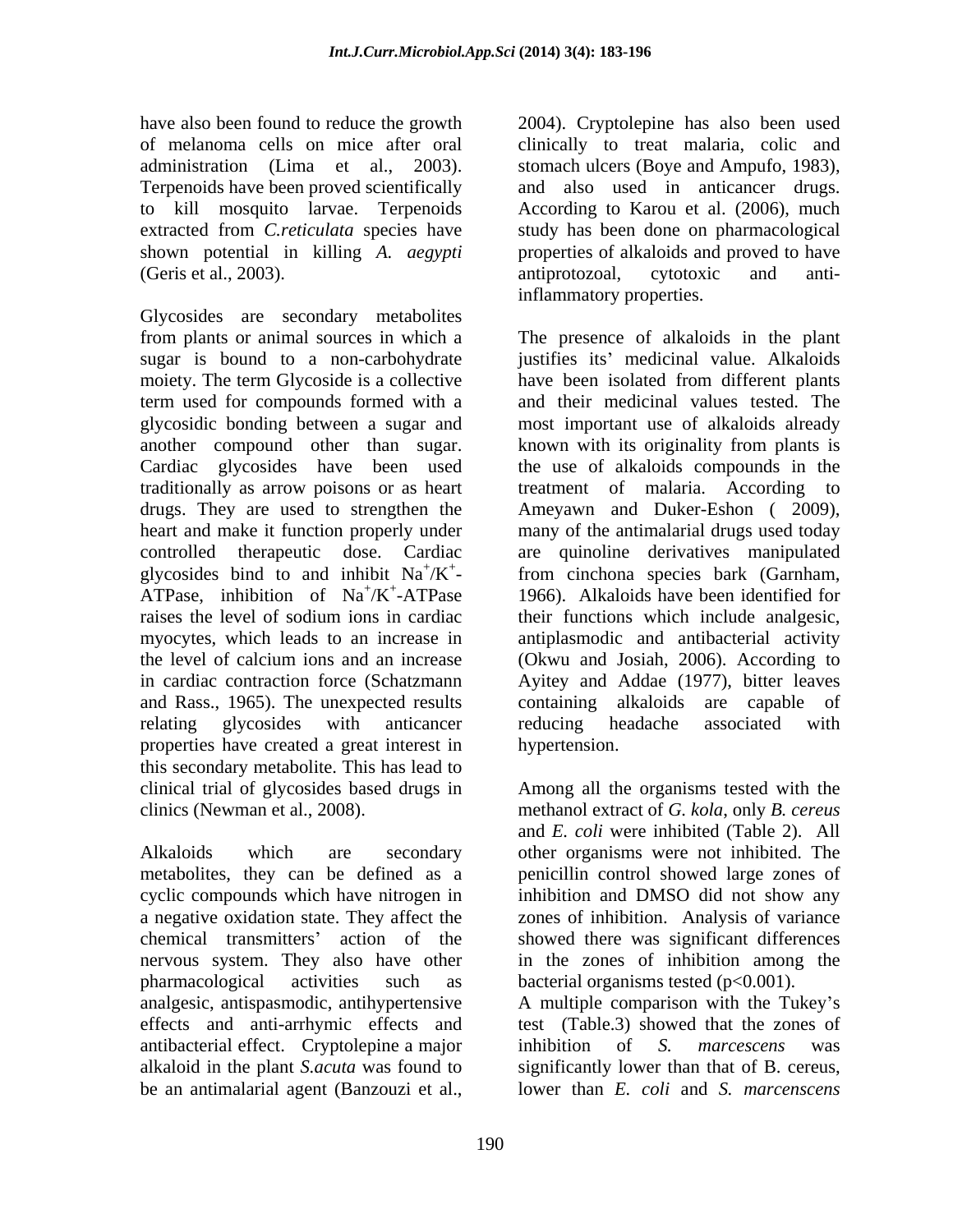control (p<0.001). There was no *Streptococcus pyogenes* and 37.0mm for significant difference between *Salmonella typhi*, (Ezeanya and Daniel, *S. marcenscens* and *P. vulgaris and* 2013). Between 5mg/ml to 25mg/ml of *S. marcenscens* and Salmonella sp. Garcinia kola and Cola nitida showed (p>0.05). *B. cereus* had significantly zones of inhibition against *E.coli*, *S.*  higher zones of inhibition than all the *aureus, S. typhi* and *K. pneumoniae*. The organisms  $(p<0.001)$  but had significantly lower zones of inhibition than *E. coli* (p<0.05). *E. coli* also had significantly 25mm, 24mm, 9mm and 20mm *against E.* higher zones of inhibition than *P. vulgaris coli, S. aureus*, S. typhi and K. pneumonia and Salmonella sp.  $(p<0.001)$ . There was no significant difference in the zones of 23mm, 9mm, 18.5mm, 12.5mm against E. inhibition of *P. vulgaris* and Salmonella sp. (p>0.05). All the penicillin controls respectively. This study showed that Cola zones of inhibition against each organism were significantly higher than those for the *coli* while *G. kola* is good for S*. aureus, S.* treatment with the extracts against the *typhi* and *K. pneumonia*, (Indabawa and organisms. Arzai, 2011).

ether and hydroxyl biflavanols in the ethyl *Candida albicans* and *Aspergillus flavus* (fungistatic). MIC of the GB 1 fraction was 3.1x 10-7mg/ml and 3.0x10-3mg/ml panophthalmitis (Sankararaman and for *E. coli* (Madubunyi, 1995). In an agar well diffusion assay, *G. Kola* was tested as 1988). The plant compounds can also be against several microorganisms and used to treat immunologically showed zones ranging from 20 to 27 mm. Antifungal activity was shown against *Staphylococcus aureus* at 0.008mg/ml. Phytochemical compounds such as enteric infections caused by the bacteria. flavonoids, tannins saponins, steroids, cardiac glycosides and reducing sugar where found to be present (Arekemaje et al., 2012). The acetic acid extract of results obtained in previous studies in *Garcinia kola* has also shown zones of which the plant seeds medicinal value was inhibition as high as 17.5mm for *S. aureus*, 18.5mm for *E.coli,* 35.0mm for

methanol soluble extract of G. kola showed zones of inhibition of 20mm, respectively. That of *Cola nitida* showed 23mm, 9mm, 18.5mm, 12.5mm against <sup>E</sup>*. coli, S. aureus*, *S.typhi, <sup>K</sup> pneumonia* nitida is a better antimicrobial against *E.* 

The study is in conformity with other From the data obtained in this study it is studies in which Polyisoprenyl therefore worthy to mention that the plant benzophenone, kolanone in the petroleum acetate fraction of *G. kola* showed activity even other species of Bacillus viz selfagainst gram positive and gram negative limited gastroenteritis, post traumatic bacteria (bacteriostatic) and against against several microorganisms and showed that the ethanol extracts exhibited compromised patients including AIDS and zones of inhibition ranging from 17 to 23 analignant disease victims (Cotton et al., mm while the aqueous hot water extract 1987 & Tuazon et al., 1979). The plant's can be used to treat against all the infections caused by *Bacillus cereus* and wounds, surgical wounds infections, burns, ocular infections such as endophthalmitis, corneal abscess and panophthalmitis (Sankararaman Velayuthan, 2013 & Garcia-Arribas et al., 1988). The plant compounds can also be used to treat immunologically malignant disease victims (Cotton et al., capability to inhibit the growth of *E. coli* is a scientific prove that the plant can be used to a great extent to treat against

> The presence of the important phytochemicals is in conformity with the attributed to the presence of flavonoids, tannins, saponins, triterpenes,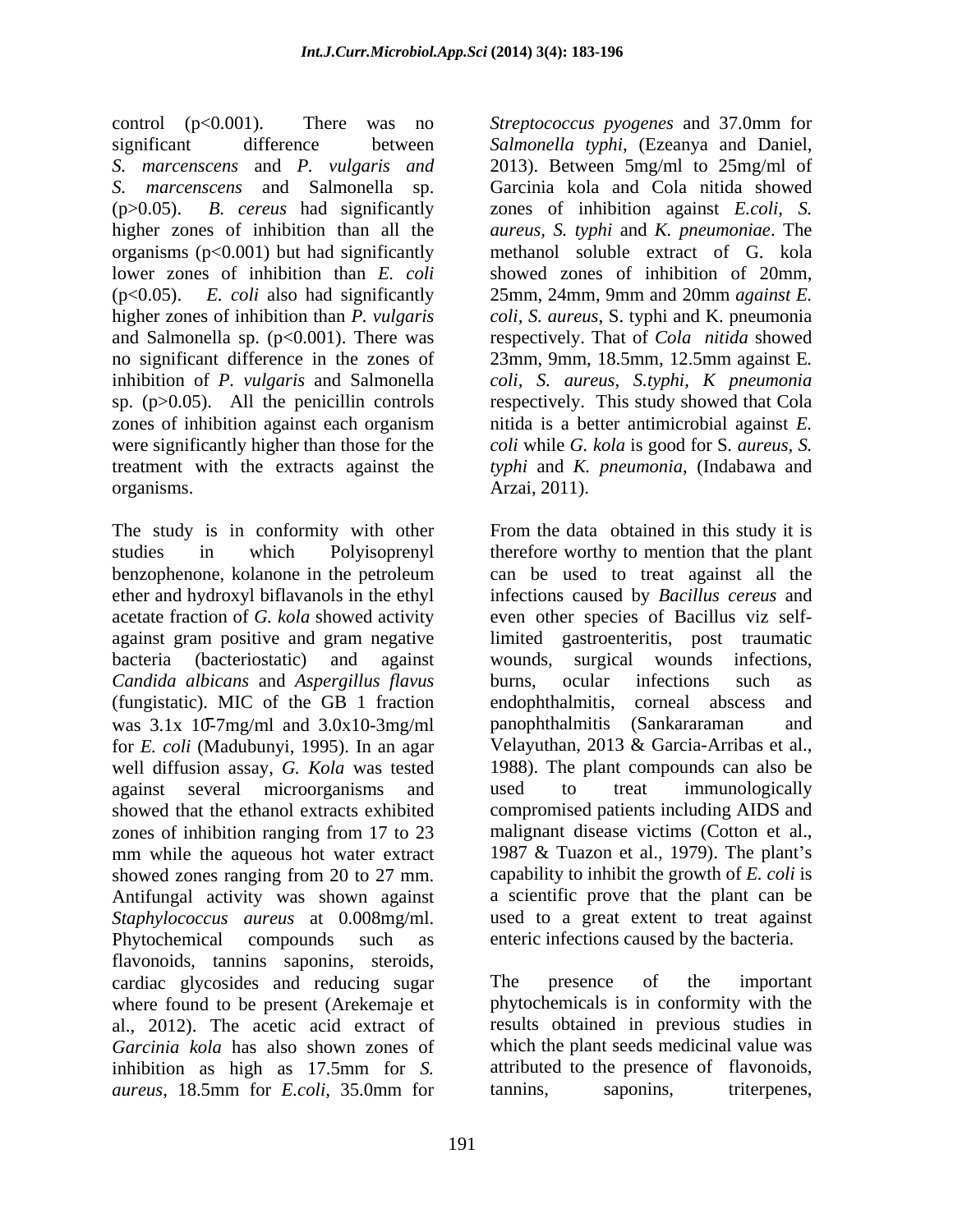benzophenones and xanthones (Iwu, 1982 Oono, T., Iwatsuki, K. 2001. and Geiger, 1988). The medicinal value of the plant could directly be attributted to against *Staphylococcus aureus*. J. one or a combination of two or more phytochemicals found in the plant to give Ameyaw, Y. and Duker-Eshun, G. a synergistic effect on the ailment been 2009. The alkaloid content of the treated against. The antibacterial activity observed in this study could be directly attributed to the presence of these important phytochemicals as indicated in

The data obtained in this research is a use in the treatment of various stomach problems. From this research it is worthy to recommend the plant seeds for the treatment of diarrhea caused by *E.coli* and all the ailments caused by *B. cereus*, 2855-2859.<br>however further research needs to be done Anthoney, S.T., Ngule, C.M. & Obey, J. to isolate the pharmaceutical compounds, investigate their mode of action and the effect of the same in the *in vivo adoensis. Int. J. of Pharm. & Sci,* 4(8): environment. 2855-2859. bezonds and various of the internet comparison of the matrix of the series of the internet control of the matrix of the matrix of the matrix of the internet control of the matrix of the series of the series of the series

The authors of this paper are very much thankful to the Department of Chemistry and Medical Laboratory Science, *Pharmaceutical Biology*, 4(1): 1-3.<br>University of Eastern Africa, Baraton. Anthoney, S.T., Ngule, C.M. and Obey, J. Authors also thank to taxonomist Mr. Joel Ochieng Ondiek, University of Eastern Africa, Baraton for identifying the plant.

- W.G., Annan, K., and Boamah, V.E. 2011. The effects of *Acanthospermum*  activity of amoxillin and ciprofloxacin, *Journal for drugs and Medicines,* 3(1):
- 

 $a$ gainst *Staphylococcus aureus*. *Antimicrobe*.

- Ameyaw, Y. and Duker-Eshun, 2009.The alkaloid content of ethano-plant organs of three antimalarial medicinal plants species in the eastern region of Ghana. *Int.J.Chem*, 7(1):48-58.
- previous studies (Ngule et al., 2013 and Anthoney, S.T., & Ngule, C.M. 2013. Anthoney et al., 2013). Chemical constituents of infused *Plectranthus argentatus* leaves. *World Journal of Publisher,* 1(3): 151-160.
- scientific justification the plants traditional Anthoney, S.T., Jackie, O., Ngule, C.M. 2013. *In vitro* control of selected pathogenic organisms by *Vernonia adoensis* roots. *International Journal of Pharmacy and Life Sciences,* 4(8): 2855-2859.
	- Anthoney, S.T., Ngule, C.M. & Obey, J. 2013. In vitro control of selected pathogenic organisms by *Vernonia adoensis*. *Int. J. of Pharm. & Sci,* 4(8): 2855-2859.
- **Acknowledgment** Machoka, R. 2014. Histopathological Anthoney, S.T., Ngule, C.M. and effects of *Vernonia adoensis* roots extract on the larvae of the mosquito *Culex quinquefanciatus*. *Journal of Pharmaceutical Biology,* 4(1): 1-3.
- **References** *Pharmacy and Biological Sciences,* Anthoney, S.T., Ngule, C.M. and Obey, J. 2013. Phytochemical analysis of *Vernonia adoensis* leaves and roots used as a traditional medicinal plant in Kenya. *International Journal of* 3(3): 46-52.
- Adu, F., Gbedema, S.Y., Akanwariwiak, Anthoney, S.T., Ngule, C.M. and W.G. Annan K. and Boamah V.E. Obey.2013. Phytopharmacological *hispidum* extract on the antibacterial (tractions) of *Senna didymobotrya*<br>activity of amovilling and cinrofloxacing the roots. *International Journal of* Anthoney, S.T., Ngule, C.M. and Phytopharmacological analysis of methanolic -aqua extract (fractions) of *Senna didymobotrya* roots. *International Journal of Bioassays,* 02(11): 1473-1479.
	- 58-63. Arekemaje, M.O., Aliyu., M.B., Kayode, R.M.O., Ajiboye A. E., Ajijolakewu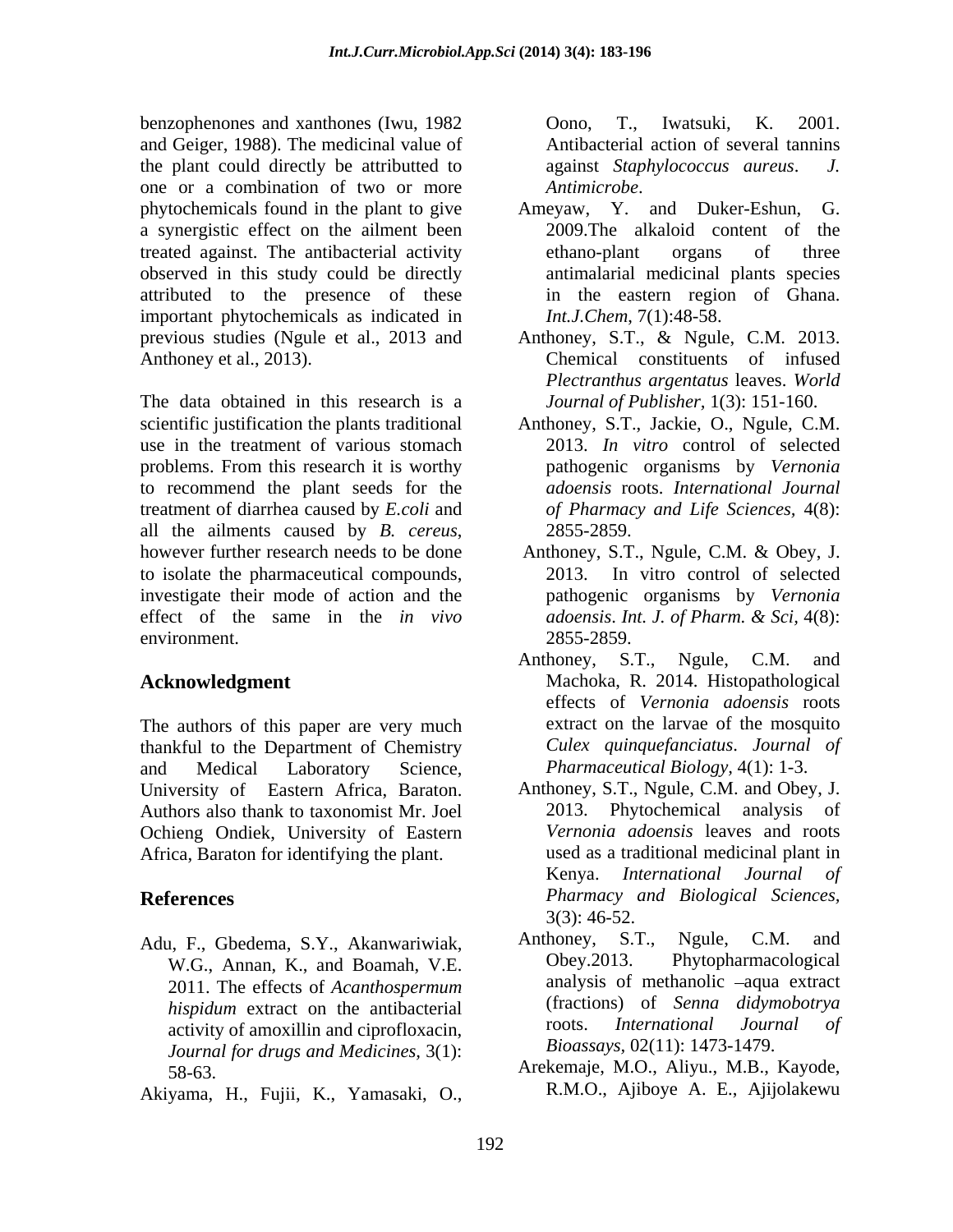*Garcinia kola* (Bitter kola) on some **b** promotion in vitro of the VA Nigeria. *Journal of Asian scientific*

- Arekemase, M.O., Badandoko, A.M., Ojo, *Social Society*, 2(4): 157-169.
- Argal, A., and Pathak, A. K. 2006. CNS
- Arivoli, S. and Tennyson, S. 2012. *Culex quinquefanciatus* Say (Diptera : Culicidae). *World Journal of Zoology*, 7(1): 06-11.
- Ayitey, S.E., and Addae, M.L. 1977. properties of some leafy vegetables consumed by Edo people of Nigeria.
- Bajal, Y.P.S. 1988. *Medicinal and*
- Banzouzi, J.T., Prado, R., Menan , H., Valentin, A., Roumestan, C., Mallie,
- Boye, G.I., and Ampufo, O. 1983.
- Chabot, S., Bel-Rhlid, R., Chenevert, R.

A.K. 2012. Antimicrobial effects of and Piche, Y. 1992. Hyphal growth selected pathogens from University of *Mycorrhizad fungus*, *Gigaspora* Ilorin Teaching hospital, Ilorin, *margarita* Becker and Hall, by the *research*; 2 (4): 159-169. **Flavonoid** compounds under  $CO_2$  – K.R.M., Elizabeth, A.A. and promotion in vitro of the VA *Mycorrhizad fungus*, *Gigaspora*  activity of structurally specific enriched conditions. New Phytology, 12: 461-467.

- Kamoldeen, A.A. 2012. Antimicrobial Chessin, M., Deborde, D. and Zip, F.A. effects of *Garcinia kola* (bitter kola) 1995. *Antiviral proteins in higher* on some selected pathogens from *plants*. CRC Pres, Inc., Bocaraton, Fla. *plants.* CRC Pres, Inc., Bocaraton, Fla.
- University of Ilorin teaching hospital Chiej, R.1984. *Encyclopedia of medicinal* Ilorin, Nigeria. *Asian Economic and plants.* MacDonald publishers:London.
- Activity of *Calotropis gigantean* roots. Antibacterial activity of *Garcinia kola Journal of Ethnopharmacology,* seed and leaf extract on some selected 19:425-428. clinical isolates. *Science Journal of* Chinyere, C.E., and Ebakota, O.D. *Microbiology*, 2013;9:1-8.
- Larvicidal efficacy of *Strychnos*  Chung, K.T., Wong, Y.T., Wei, C.I., *nuxvomica* Linn.(Loganiaceae) leaf Huang, Y.W. and Lin, Y. extracts against the filarial vector 1998.Tannins and human health. Huang, Y.W. and Lin, Y. *Critical Reviews in Food Science and Nutrition*, 38(6):421-464.
- Phytochemical nutritional and medical 1987. Clinical features and therapeutic *J.Pharmacol.Drug Res,* 4:7-8. Cotton, D.J., Gill, V.J., Marshall, D.J., Gress, M., Thaler, M. and Pizzo, P. interventions in 17 cases of *Bacillus bacteremia* in an immunosuprressed patient population .*J. Clin. Microbiol*, 25: 672-674.
- *aromatic plants.* Biotechnology in Deeepa, N. and Rajendran, N.N. 2007. agriculture and forestry. Berlin: Antibacterial and anti-fungal activities Springer-Verlag.Vol.24. of various extracts of *Acanthospermum hispidum* DC. *Journal of Natural Remedies,* 7(2): 225-228.
- M., Pelissier, Y., and Blanche, Y. Deganhardt, J. 2003. Attracting friends to 2004. Studies on medicinal plants of feast on foes: Engineering terpene Ivory Coast: *Investigation of an active* emission to make crop plant more *constituent phytomed,* 11:338-341. attractive to herbivore enemies. *Curr.Opin.Biotechnol*, 14:169-176.
- Proceedings' on the first international Ezeanya, C.C., Daniel, E. O. 2013. seminar on cryptolepic (ends Boakye Antibacterial activity of Garcinia kola Yiadom k Bamgbose, S.O.A) seed and leaf extracts on some selected (University of Kumasi, Ghana) clinical isolates. *Science Journal of* Ezeanya, C.C., Daniel, E. O. 2013. Antibacterial activity of *Garcinia kola* seed and leaf extracts on some selected *Microbiology*, no Vol, 1-9.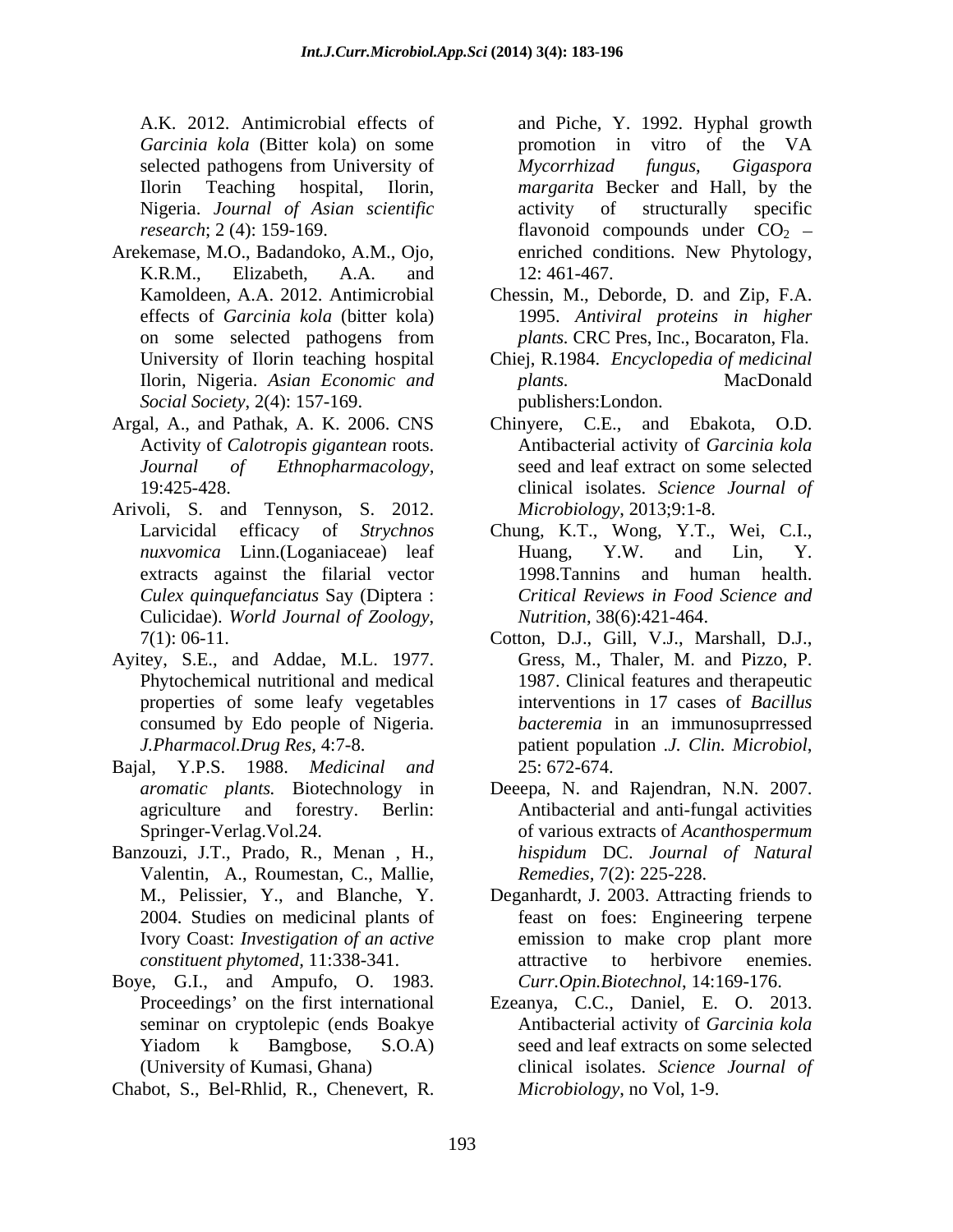- potential of *Tragia involucrata* Linn. *Pharmaceutical Sciences,* 3(4): 103-
- Foster, S., and Duke, J.A. 1990. *Afield*  miffilin Co, Boston. 216.
- Garcia-Arribas, M.L., Plaza, C.J., De La White, E.G. Medicinal herbs. <http://csda-> Characterisation of *Bacillus cereus*
- Garnham, P.C.C. 1966. *Malaria parasites Journal of pure and applied sciences, and other haemosporidia*. Bookwell
- Geris, R., Silva, I.G., Silva, H.H.G., Oxford University Press, London, 300. with larvicidal activity against *Aedes* 230.
- Ghasemzadeh, A. and Ghasemzadeh, N. Role and biochemical activity in plants
- Gill L, S. 1992. *Ethno medicinal use of*
- Gobalakrishnan, R., Kulandaivalu, M., plant species for antibacterial activity *Pharmaceutical Analysis*, 07(1): 01-
- Green, B.O. 2007. Significance and Yameogo, S., Montesano, C., Simpore,
- Farook, S.M., and Atlee, W.C.2011. Harbone, J. B. 1973. *Phytochemical*  Antidiabetic and hypolipidemic methods Chapman and hall ltd, *methods Chapman and hall ltd*, London, pp 149-188
	- In streptozotocin-nicotinamide induced Hosahally, R.V., Sero, G., Sutar, P.S., type II diabetic rats. *International*  Joshi, V.G., Sutar, K.P. and Karigar, *Journal of Pharmacy and* 109. cannabina for anti-inflammatory *guide to medicinal plants*. Houghton A.A. 2012. Phytochemical and pharmacological evaluation of *Tragia cannabina* for anti-inflammatory activity. *International current Pharmaceutical Journal,* 216.
	- Rose, M.C. and Mosso, M.A. 1988. <br>[adventistchurch.to/EGW\\_Messenger.h](adventistchurch.to/EGW_Messenger.h) t<u>ml</u>
	- strains isolated from drugs and Indabawa, I.I. and Arzai, A. H. 2011. evaluation of their toxins. *J.Appl. Bacterial,* 64: 257-264. and *Cola nitida* seed extract. *Bayero*  Indabawa, I.I. and Arzai, A. H. 2011. Antibacterial activity of *Garcinia kola Journal of pure and applied sciences*, 4(1): 52 -55.
	- Scientific Publications, Oxford. Irrine, F. 1981. Woody plants of Ghana. Irrine, F. 1981. *Woody plants of Ghana*. Oxford University Press, London, 300.
	- Barrison, A.G. 2003. Diterpenoids Iwu, M. 1993. *A hand book of Africa* from *Capaifera reticullatea* ducke *medicinal plants*. CRC Press, Florida, 230.
	- *aegypti* (L): Diptera (Culicidae). *Rev,*  Joshi, C.G., Gopal, M. and Byregowda, *Inst.Med. Trop.S.Paulo*, 50:25-28. S.M. 2011. Cytotoxic activity of 2011. Flavonoids and phenolic acids: American-Eurasian Journal of *Tragia involucrata* Linn. extracts. *American-Eurasian Journal of Toxicology Sciences,* 3(2): 67-69.
	- and human. *Journal of medicinal* Just, M.J., Recio, M.C., Giner, R.M., *plants research,* 5(31):6697-6703. Cueller, M.U., Manez, S., Billia, A.R., *plants in Nigeria.*1992. University of activity of unusual lurpine saponins Benin Press Benin City, Nigeria, 276. from *Bupleurum fruticescens*. *Thieme-* Rios, J.L. 1998. Antinflammatory *E Journals*, 64:404-407.
	- Bhuvaneswari, R., Kandavel, D. and Kamatenesi-Mugisha, M. and Oryem- Kannan, L. 2013. Screening of wild Origa, H. 2005.Traditional herbal and phytochemical analysis of *Tragia involucrate* L. *Journal of* remedies used in the management of sexual impotence and erectile dysfunction in western Uganda. *African Health Sciences,* 5(1): 40-49.
	- 06. Karou, D., Savadogo, A., Canini, A., efficacy of medicinal plants in the  $J_{1}$ , Colizzi, V and Traore, A.S. 2006. Niger Delta. *Continental Journal of Pharmaceutical Sciences*, 1(3); 23-29. J., Colizzi, <sup>V</sup> and Traore, A.S. 2006.Antibacterial activity of alkaloids from *S.acuta*. *African journal of*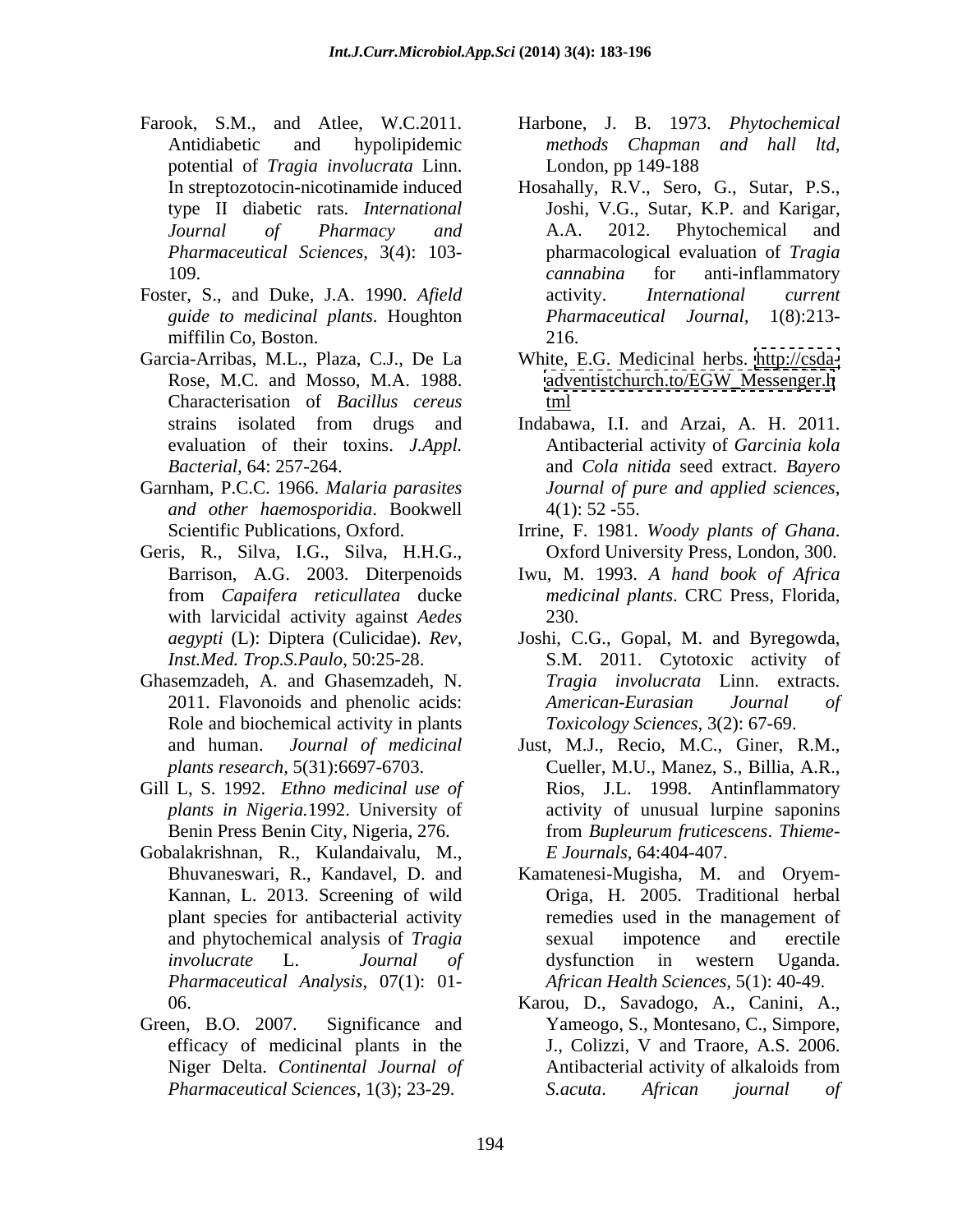- Kisangau, D.P., Hosea, K.M., Joseph, C.C. and Lyaruu, H.V.M. 2007. *In vitro*
- Kokwaro, J.O. 2009. *Medicinal plants of east Africa*. Nairobi: University Press.
- Chemistry and Biological activities of
- Lima, S.R.M., Veiga, V.F. Jr., Christo, activities of the *Capeifera miltifuga*
- *Biology*; 33(3), pp  $232 237$ . 02(08): 1113-1117.
- Maobe, M.A.G., Gatebe, E., Gitu, L. and Ngule, C.M., Anthoney, S.T., Obey, J. Kenya, *European journal of applied*
- Marjorie, M.C. 1999. Plant Products as Final Evaluation of the chemical
- Mensah, J.K., Okoli, R.I., et al.
- Namki, M. 1990. Antioxidants and *involucrata* Linn. *International*
- Nero, L.A., Moreira, M.A.S. 2010. Pichersky, E. and Gershezon, J. 2002. The

*biotechnology*, 5(2):195-200. and non-autoclaved Capaiba oil on *Luteria monocytogenes*. *Cienc. Rural*, 40:1797-1801.

- antimicrobial assay of plants used in Newman, R.A., Yang, P., Pawlus, A.D. traditional medicine in Bukoba rural and Block, K.I. 2008. Cardiac district, Tanzania. *Afr. J. Traditional, glycosides as novel cancer therapeutic Complementary and Alternative* and Block, K.I. 2008. *Cardiac agents*,8:36-49
- *Medicines,* 4(4): 510-523. Leandro, L.M., Vargas, F.S. 2012. *Medical and Pharmaceutical Sciences* Ngule, C.M. and Anthoney, S.T. Phytochemistry of infused *Tragia brevipes* stem. *International Journal of Research and Review,* 1(3): 1-15.
	- terpenoids from Copaiba (Coparfera Ngule, C.M., Anthoney, S.T., and SPP).Oleoresins,17:3866-3889 Machoka, R. Evaluation of larvicidal H.B., Pinto, A.C., Fernades, P.D. 2003. *In vivo* studies on the anticancer *International Journal of Phytotherapy,* activity of *Vernonia adoensis* leaves against *Culex quinquefanciatus*. 2014; 4(1): 11-13.
- (Hayne) and its fractions. *Phytother.*  Ngule, C.M., Anthoney, S.T., Obey, J. *Res*, 17:1048-1052. 2013. In Vitro control of selected Madubunyi, I.I. 1995. Antibacterial Activities of the constituents of *Vernonia adoensis* leaves. *Garcinia kola* seeds. *Pharmaceutical International journal of Bioassays*, 02(08): 1113-1117. pathogenic microorganisms by *Vernonia adoensis* leaves.
	- Rotich, H. 2013. Preliminary 2013. Phytochemical and bacterial phytochemical screening of eight evaluation of *Senna didymobotrya* selected medicinal herbs used for the fresen Irwin used by the Nandi treatment of diabetes, malaria and community in Kenya. *International*  pneumonia in Kisii region, southwest *Journal of Bioassays,* 02(07): 1037- 2013.Phytochemical and bacterial 1043.
	- *sciences,* 5(10) : 01-06. Okwu, D.E. and Josiah, C. 2006. Antimicrobial Agent. *Clin.Microbiol.*  composition of two Nigerian medicinal *Rev*. pp. 564-582. plants Africa. *J.Biotechnology*,5:357- Evaluation of the chemical 361
	- Phytochemical analysis of medicinal Panda, D., Dash, K.S. and Dash, G.K. plants used for the management of 2012. Phytochemical examination and hypertension by Esan people of Edo antibacterial activity of various solvent state, Nigeria. *Ethnabot. Leaflets*, 2009; 13: 1273-1287. antimutagens in food. *Crit.Rev. Food Journal of Pharmaceutical Sciences Sci.Nutri*, 29:273-300. *and Drug Research,* 4(1): 44-48. extracts and the selected isolated compounds from roots of *Tragia involucrata* Linn. *International*
	- Antimicrobial activity of autoclaved formation and function of plant